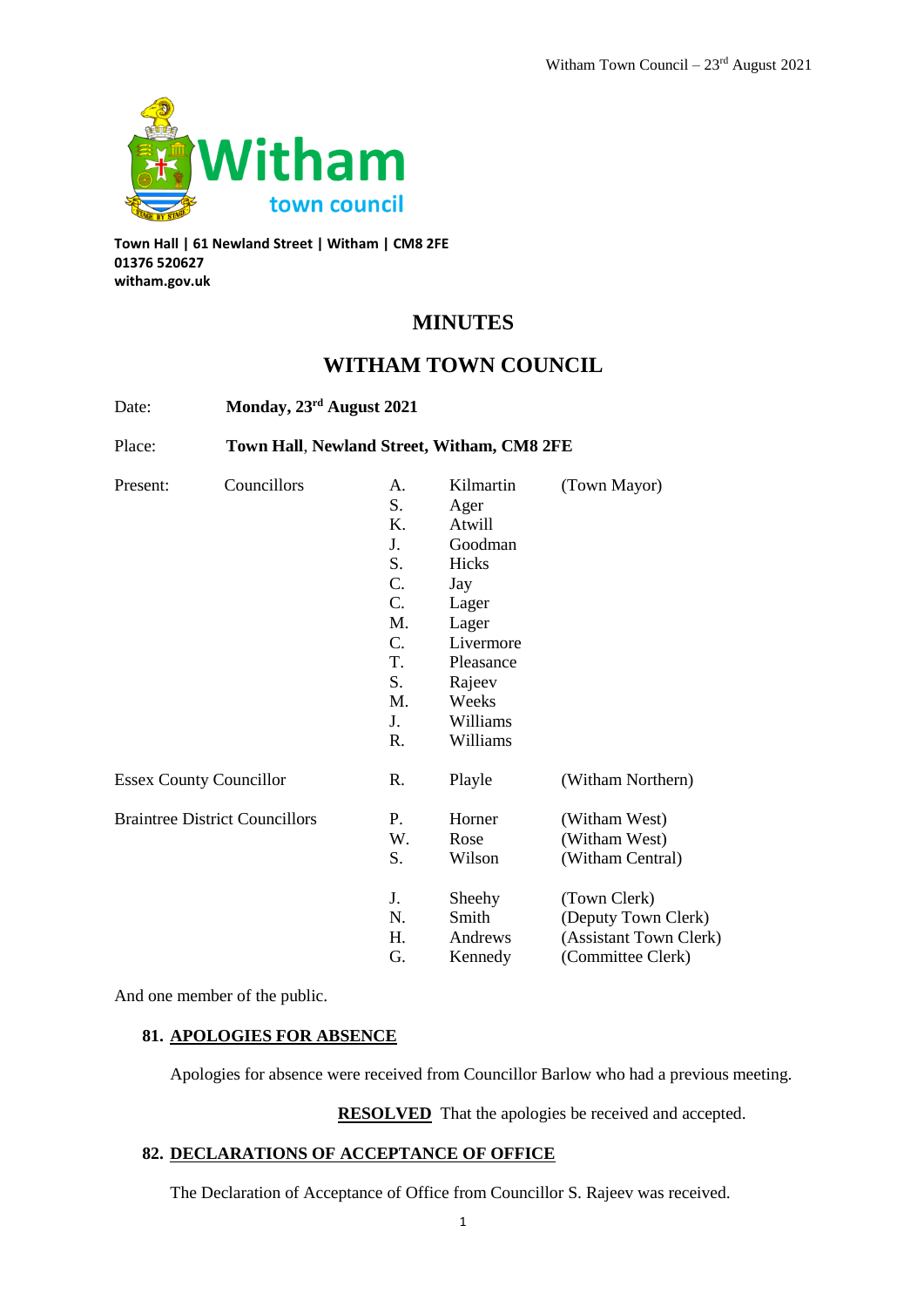Members formally welcomed Sindhu Rajeev onto the Council.

**RESOLVED** That the Declaration of Acceptance of Office be received and noted.

#### **83. MINUTES**

The Minutes were received and it was pointed out that at Minute  $71 -$ Coleman's Quarry, that the resolution stated that the application be supported when in fact at a previous Planning Applications and Transport Committee Meeting (Minute 16 of  $1<sup>st</sup>$  June 2021), it had been agreed to recommend refusal. It was suggested that the words 'consultation noted' be inserted.

> **RESOLVED** That at Minute 71 – Coleman's Quarry, the words 'consultation noted' be inserted in the resolution.

> **RESOLVED** That the Minutes of the Meeting of Town Council held  $27<sup>th</sup>$  July 2021, with the above amendment, be confirmed as a true record and signed by the Chairman.

#### **84. INTERESTS**

Councillors Hicks, Kilmartin and Weeks all declared non-pecuniary interests in Minute 87 – Essex County and Braintree District Council Update, as Members of Braintree District Council.

#### **85. QUESTIONS AND STATEMENTS FROM THE PUBLIC**

No comment was made by the member of public present.

#### **86. APPOINTMENT TO COMMITTEES**

Members agreed to the appointment of Councillor Sindhu Rajeev to the Environment and Planning Applications & Transport Committees; and to the Council Events Review Group, Social Isolation Working Group and Town Centre Regeneration Steering Group.

> **RESOLVED** That Councillor Rajeev be appointed to serve on the Environment and Planning Applications & Transport Committees; and the Council Events Review Group, Social Isolation Working Group and Town Centre Regeneration Steering Group for the ensuing Civic Year.

> **RESOLVED** That Councillor Hicks resigns from the Youth Working Group and Councillor Rajeev be appointed to serve on the Youth Working Group for the ensuing Civic Year.

#### **87. ESSEX COUNTY AND BRAINTREE DISTRICT COUNCIL UPDATE**

Councillors Hicks, Kilmartin and Weeks had all declared non-pecuniary interests.

Councillor Kilmartin reported that Lawford Parish Council had offered a free Vehicle Activated Speed sign which the Town Council hoped to obtain.

Councillor Rose spoke of the Members' Grant Scheme and that £2,700 had been given to the Witham Soccerbility scheme for young people with disabilities, £1,000 to Witham Valley Nursery for landscaping an overgrown area to make into a playground, and  $\text{\pounds}1,000$  to the Witham Allstars Majorettes for equipment and costumes. The District Councillors have over £5,700 available to give to Witham projects.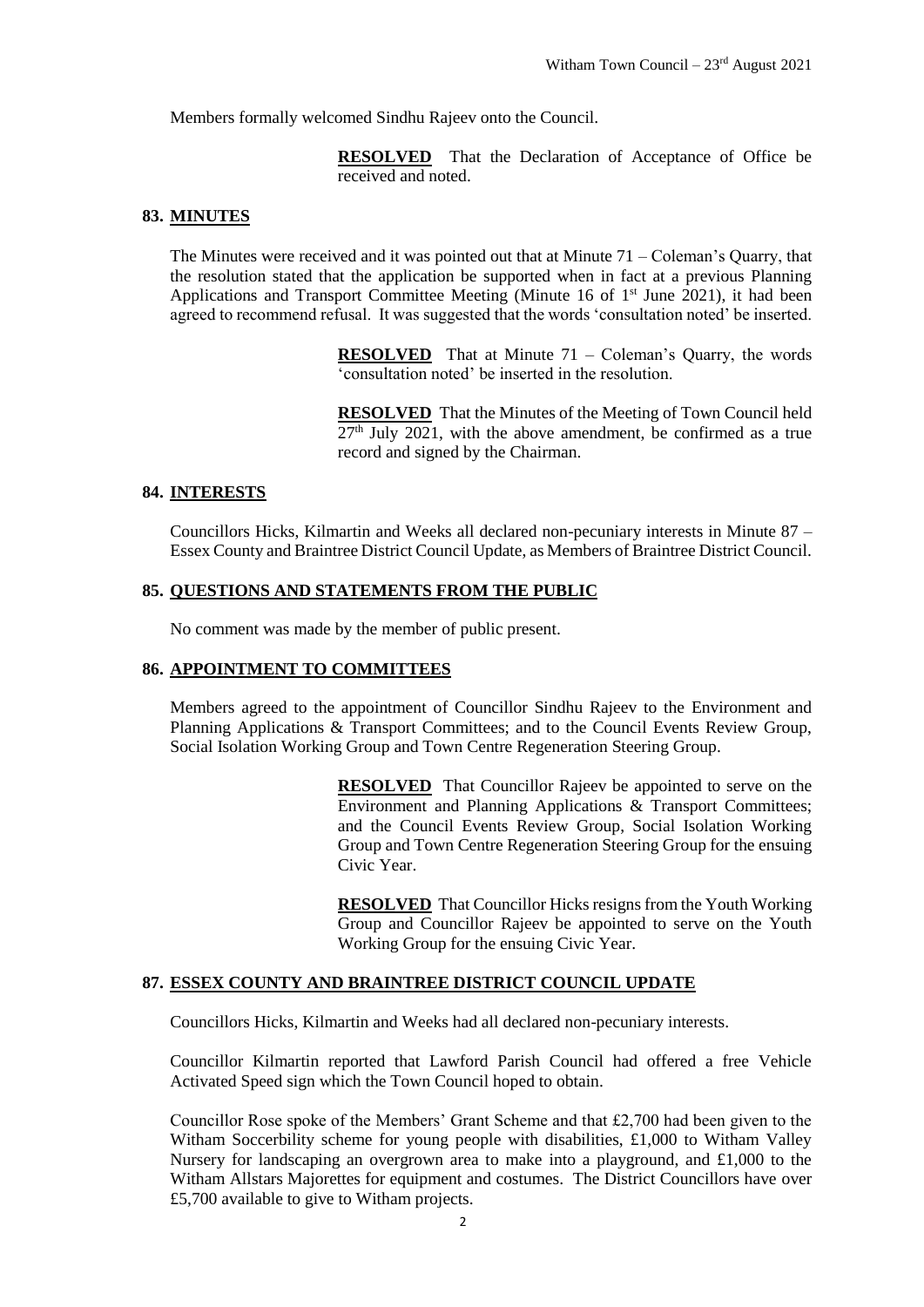Councillor Playle said that a grant of £4,000 from his Locality Fund had been approved towards improvements for the Cut Throat Lane allotments. He said that Essex County Council had now finalised a new bus shelter contract and would soon start installing new shelters. He undertook to talk to County Hall about the closure of the Public Right of Way due to redevelopment at Gimsons. Cllr Playle further informed members that he would attend a site meeting with the Essex Highways Liaison Officer to highlight issues of concern. Members commented on the gravel falling from lorries at the corner of The Avenue and Collingwood Road; highway issues in Glebe Crescent and Cypress Road; that two redundant bus shelters in Gershwin Boulevard could be utilised elsewhere in the town and the drain by Glovers Motors in Newland Street was again blocked.

The Town Mayor thanked everyone for their contributions.

# **88. TOWN MAYOR'S ENGAGEMENTS**

Details of the Town Mayor's engagements attended for the period 28<sup>th</sup> July to 22<sup>nd</sup> August 2021 were received.

The Town Mayor promoted her Bubbly Tea Charity Event on 5<sup>th</sup> September and a walk organised by Network Rail on 18th September 2021. She thanked Councillor Hicks for hosting an evening drinks and open garden event which she had attended as Town Mayor.

It was suggested that the Policy and Resources Committee should examine local organisations events and milestones, with important anniversaries coming up so that they were not overlooked.

**RESOLVED** That the details be received and noted.

# **89. TOWN CLERK'S REPORT**

The Town Clerk's report on matters arising was received.

He explained that he had been advised by the Essex Association of Local Councils that the application for Quality Council had been too detailed despite the application conforming to NALC guidance and questioned EALC's interpretation of the Quality Status award.

Councillor Goodman gave a precis of an interim reply he had received from Councillor Spray, District Council's Planning Chairman, in relation to the felling of the Willow trees adjacent to the former Bramston Sports Centre and the Town Councils investigative report into the LPA's alleged mishandling of these trees. It was agreed that if a substantive reply had not been received within four to six weeks that further Council debate would take place.

The Town Clerk reported that he had been informed by the Chelmsford City Council (CCC) CCTV Monitoring Office that there had been an apparent data breach with the past month's footage being lost. Members were informed that the Service Level Agreement ensured the camera network was managed in accordance with Home Office guidelines and a high level of service was being paid for. A report had been made to the Information Commissioners Office by Witham Town Council and urgent correspondence raised with CCC to seek accountability for the breach, as the Council's appointed Data Processor.

**RESOLVED** That the report be received and noted.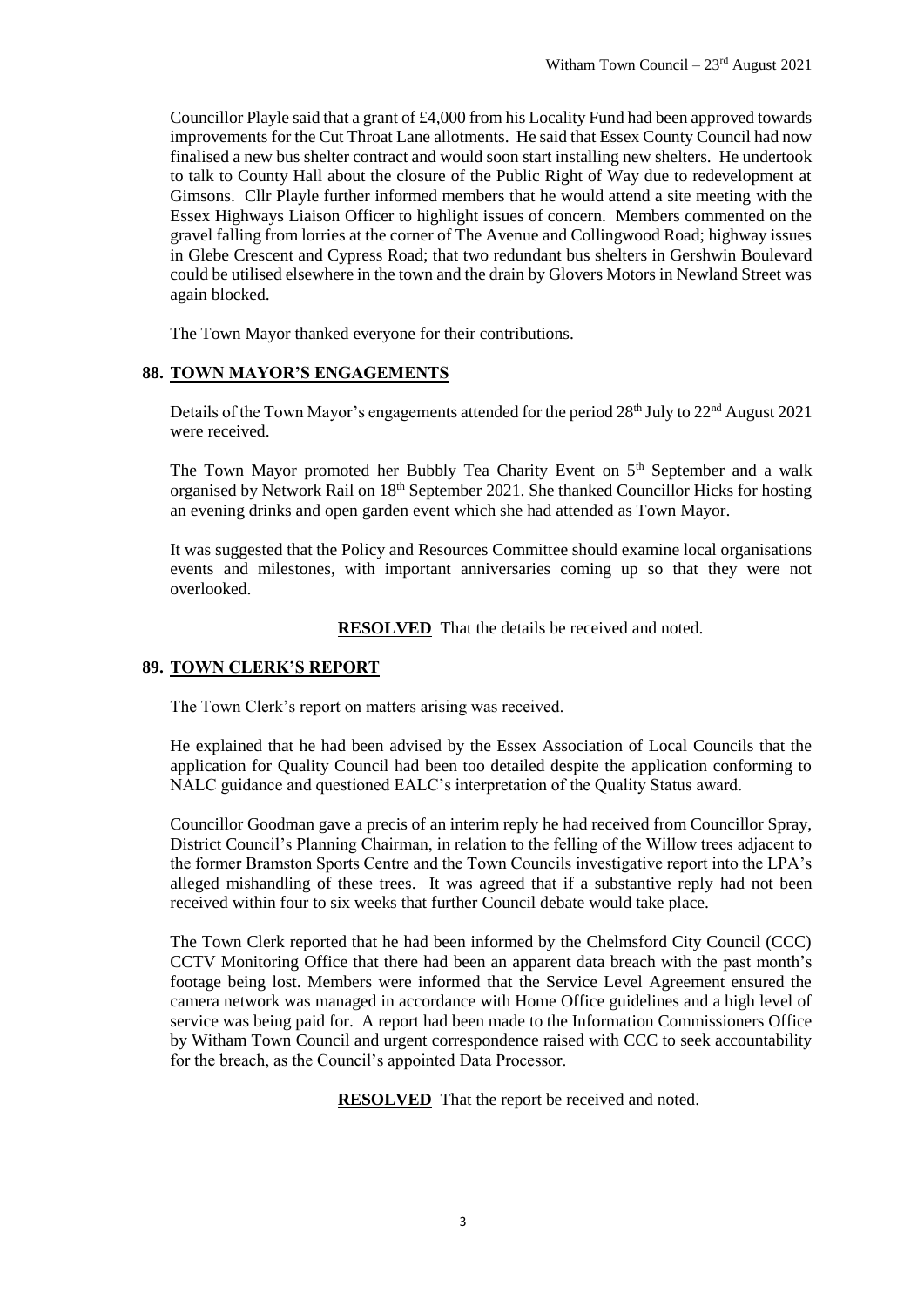## **90. TREES ON THE GIMSONS DEVELOPMENT SITE**

A motion was received from the Town Mayor asking that letters be sent to the Leader and Chairman of the Planning Committee of the District Council and Bellway Homes deploring the destruction of many large and old trees on the Gimsons Development site.

Members agreed the importance of ensuring that the trees at Gimsons were protected but as the Gimsons Review Group had agreed to seek an urgent meeting with the developers to discuss inter alia this issue, on balance it was agreed that the motion be withdrawn.

**RESOLVED** That the motion be withdrawn.

## **91. EXPANDED MEETING SCHEDULE**

Members were asked to receive and approve the expanded Meeting Schedule which now included meetings relating to the annual business planning process in addition to all Sub-Committee meetings and scrutiny panels.

> **RESOLVED** That the expanded Meeting Schedule be received and agreed.

# **92. WITHAM WALK AND TALK 4 MEN**

A report was received from Councillor Jay requesting that the Town Council considers holding a Witham Walk and Talk 4 Men on World Mental Health Day, Sunday 10<sup>th</sup> October 2021.

Members were informed about the high rate of depression, particularly amongst men, at this time and wished to be supportive. It was however recognised that staff resources could be stretched by this additional event.

After further discussion, it was agreed that the walk should proceed.

**RESOLVED** That the Town Council holds a Witham Walk and Talk  $4$  Men on  $10^{th}$  Sunday 2021.

## **93. ARMOND ROAD LICENCE**

The licence in respect of cycle path and vegetation management for the land on the eastern side of Armond Road was received.

Members recognised the amount of work that had been undertaken by staff in achieving this licence. It was explained that an additional parcel of land close by would be subject to a separate licence.

**RESOLVED** That the licence be received and information noted.

## **94. PETITION HUB PAGE**

A report along was received.

Members discussed whether a petition page would prove value for money particularly when both Braintree District and Essex County Councils have such sites. Members agreed that it would be good to engage with the public and to interest them in local politics but were concerned that it could become difficult to control.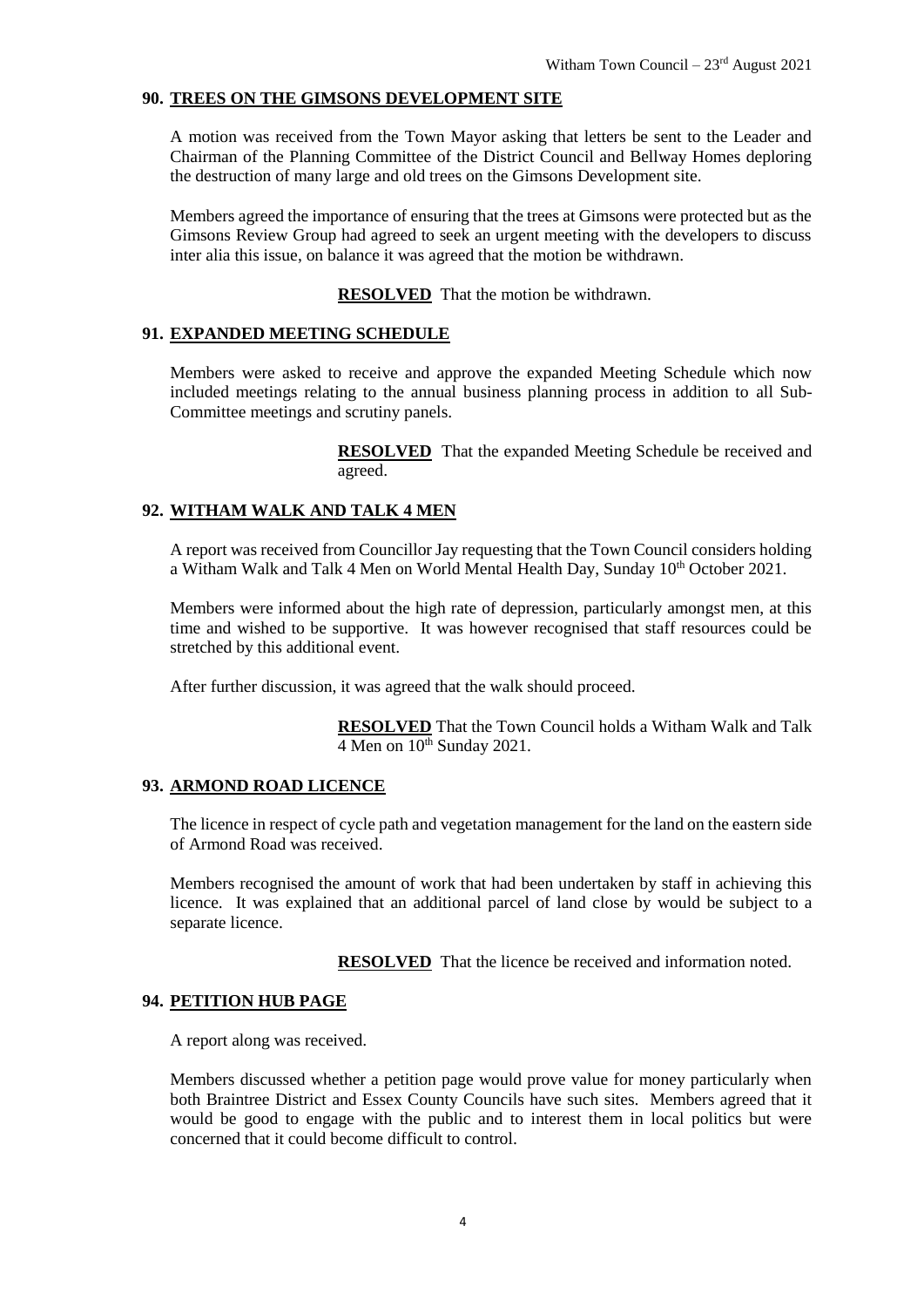A motion was moved put to construct a Petition Hub Page on the Town Council website.

In accordance with Standing Orders, it was moved and subsequently:

## **RESOLVED** That a recorded vote be taken.

#### **MEMBERS IN FAVOUR OF THE MOTION:**

S. HICKS C. JAY M. WEEKS

#### **MEMBERS AGAINST THE MOTION:**

J. GOODMAN A. KILMARTIN M. LAGER C. LIVERMORE T. PLEASANCE S. RAJEEV R. WILLIAMS

#### **MEMBERS IN ABSTENTION:**

S. AGER C. LAGER J. WILLIAMS

> **RESOLVED** That the Town Council does not proceed with the construction of a Petitions Hub Page.

## **95. SECURE DOG WALKING LAND PROPOSAL**

A report was received regarding secure dog walking land proposal.

Members discussed whether this issue should be taken forward particularly as land acquisition would take a long time to achieve, noting that proposal was currently unfunded.

> **RESOLVED** That the report be received and referred to the Corporate Strategy Setting Process to seek viability and budget for the next corporate strategy.

## **96. COMMITTEE REPORTS**

(a) **Planning Applications and Transport Committee held 27th July and 9th August 2021** Minutes 52 to 80 (inclusive)

Councillor Goodman, Chairman of the Planning Applications and Transport Committee, gave his Report en bloc.

> **RESOLVED** That The Report of the Planning Applications and Transport Committee be received.

(b) **Community Committee held 9 th August 2021** Minutes 16 to 29 (inclusive)